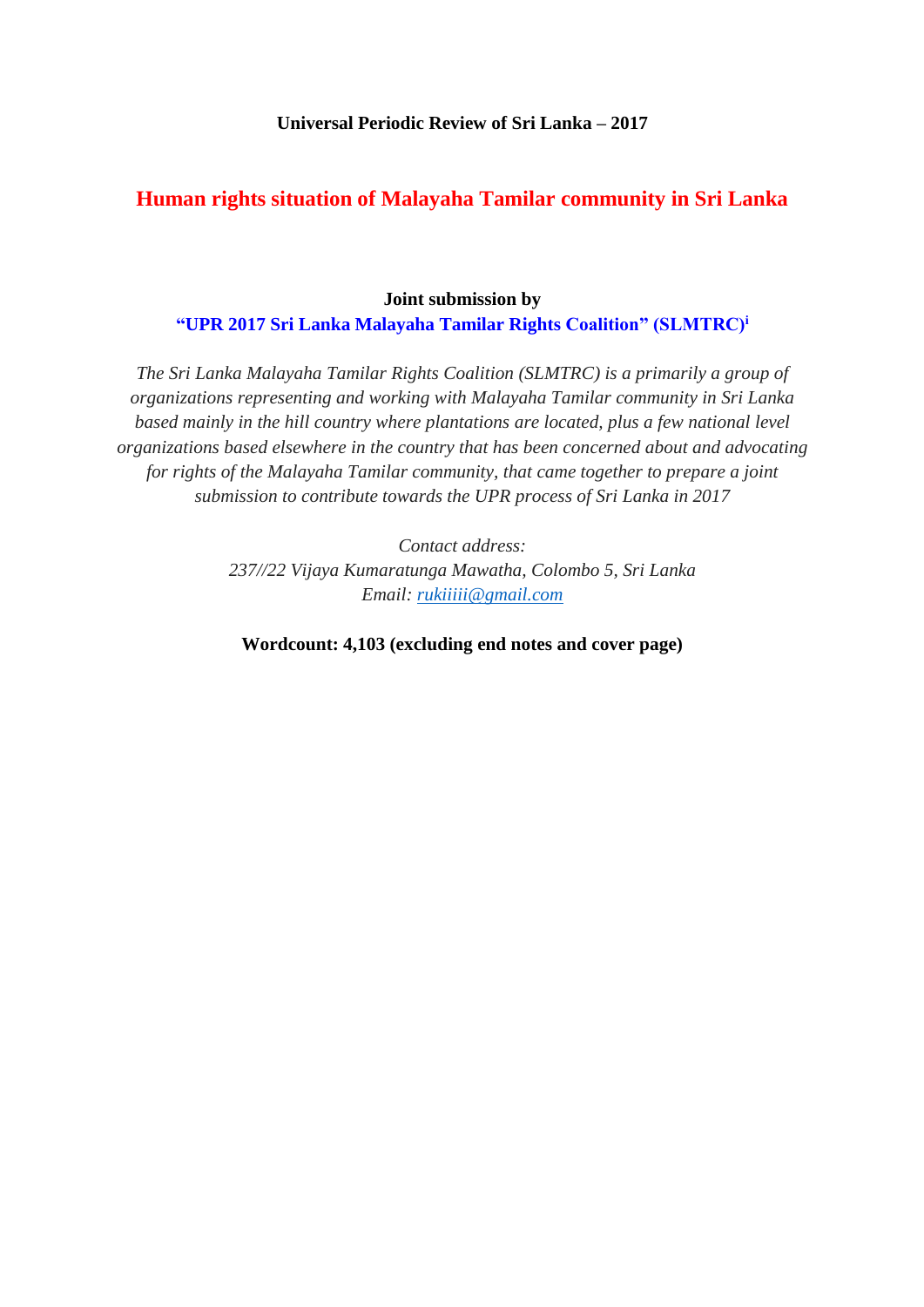This report has been submitted as an outcome of a collective process of 20 civil society organizations which represent and working with the Malayaha Tamilar community who are also identified as Hill Country Tamil and Plantation Tamils in Sri Lanka. The Malayaha Tamilar community is one of the most discriminated communities in Sri Lanka but their issues have not been highlighted and received due attention in neither national nor international human rights discourses. Whilst being a part of the collective civil society report submitted to the UPR in 2017 this separate submission will be made to highlight the current situation of the Malayaha Tamilar community and to request specific attention given for the issues discussed.

1. Sri Lanka's Malayaha Tamilar Community has a tragic history of pervasive discrimination, exploitation and violence. Originally brought from India in the 1820s to work in Sri Lanka's plantations in conditions of slavery during colonial times, the exploitation of their labour continues to this date. The postcolonial state played a primary role in perpetuating and entrenching discrimination, firstly, by the enactment of the Citizenship Act<sup>ii</sup> to render the majority of the 'Indian Tamils' stateless and disenfranchised.<sup>iii</sup> Even though the state claims that corrective measures were taken and the statelessness is now zero,<sup>iv</sup> the effects are intergenerational and severe. To this date, the poverty-stricken community continues to be an invisible entity, allowed to be exploited by private and State owned companies for national and private profits, with little benefits transferred to the community.<sup> $v$ </sup> In this report we aim to highlight various forms of deprivations endured by the community, including the exploitation of their labour, especially of women and forms of violence they are subjected to.

### **Recommendation:**

**i) Repeal the Citizenship Act no. 18 of 1948 and introduce a new Citizenship act to avoid to name different type of citizenship by incorporating Act no. 16 of 2003 and Act no 05 of 2009 amendments**

# **ii) The Department of Census and Statistics must provide the community with the option of identifying themselves as Malayaha Thamilar rather than identifying as 'Indian Tamils'.**

2. The present Pradeshiya Sabhas (PS) Act was based on previous Village Councils Act 0f 1871, which excludes estate residents being served from its funds. Clauses 2(1), of section 33, 18 (xiv), 18 (xxii) and 134 (4) of the present Pradeshiya Sabha Act No.15 of 1987, states that every Pradeshiya Sabha can administrate only rural areas. The estate residential areas that are part of the estate business enterprises are considered as private entities and therefore there are no clear parameters on how PS can support them. PSs do not have the mandate to impose rates and taxes on estate residents, residential buildings and their properties because those are considered as built-up localities of estate enterprises. However, plantation settlement residents do contribute to Pradeshiya Sabhas through taxes and court fees. Since 1994 onwards, the plantation community has elected representatives to the Pradeshiya Sabha, who have faced legal constraints in attending to the needs of their voters, which undermines basic democratic values. Hence, estate residents are still treated as mere voters without entitlement to many services from local authorities.<sup>vi</sup>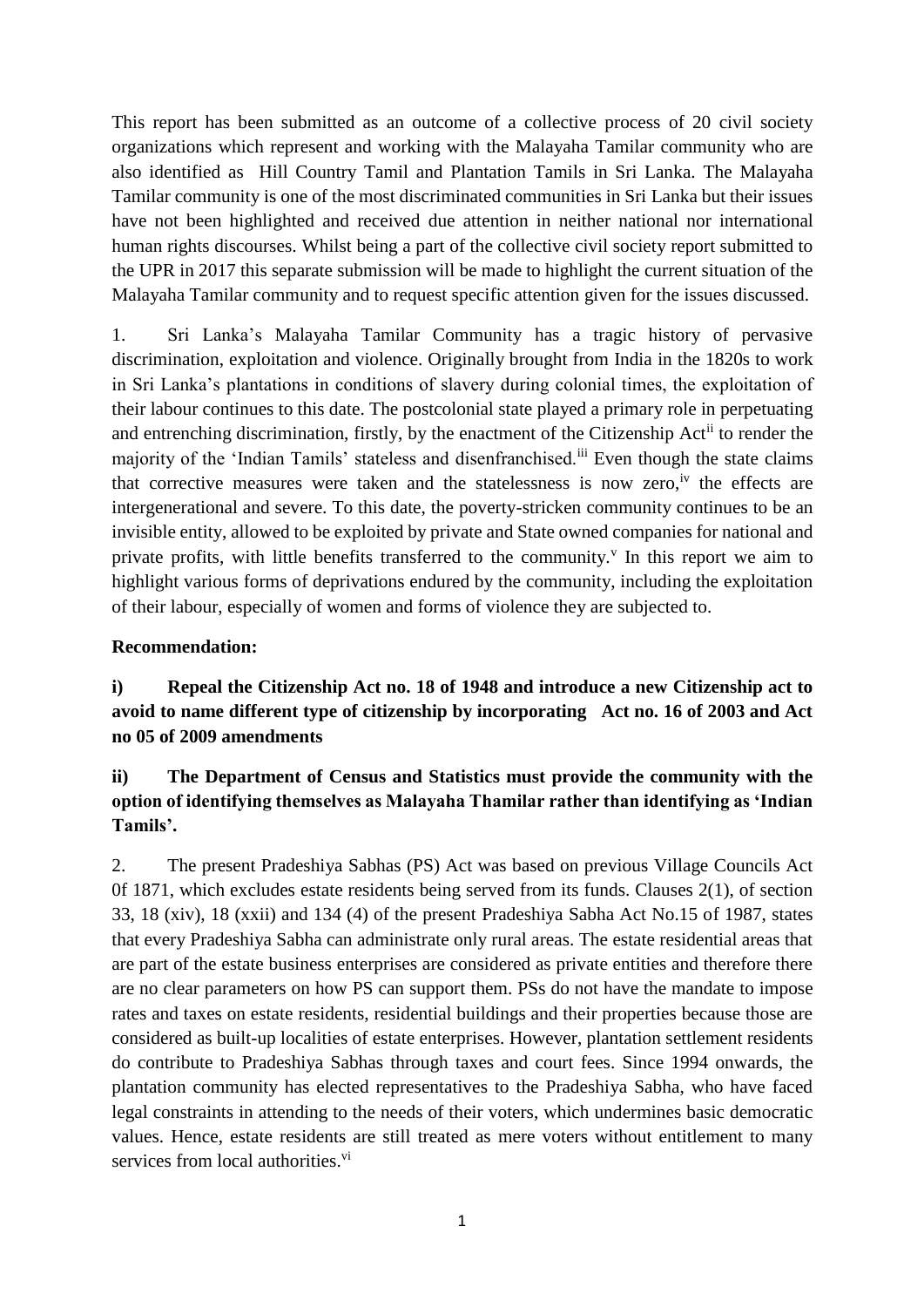**Recommendation: The Cabinet has already approved to bring an amendment to section 33 of Pradesiya Sabha Act 15 1987 on 06-01-2016 . However no formal action has been taken to make this amendment thus far. We recommend toT bring an amendment to section 33 of the Pradesiya Sabha act no 15 1987 to bring the estate settlements and estates roads which come under Regional Plantation Companies, Janatha Estate Development Board, Sri Lanka State Plantation Corporations, Land Reform Commission under the purview of Pradesiya Sabhas to implement infrastructure developments by utilizing funds allocated to the Pradesiya Sabhas and Divisional Secretariats.**

3. People face difficulties in obtaining services, assistance, welfare facilities from Local government authorities, Prashia Saba, Provincial Councils and Grama Niladhari Divisions (GND) as sufficient GND are not established to serve the Tamil People in Plantation Sector, thus excluding them from administrative services of the Government. There are gross disparities in population between Grama Niladhari divisions across the country. Therefore, the Plantation Community is disadvantaged once again because the fund allocation is per GN division and not based on size of population. It is well known that some GN divisions in plantation areas especially Nuwara Eliya are geographically vast and also have a larger resident population than others (In Sri lanka there are divisional secretariats and Pradesiya Sabhas consist of 7000 to 10000 population. But in the Nuwaraliya districts only two Pradesiya sabha is existing with four hundred thousand populations)

## **Recommendations:**

**i) The Government should reconsider the delimitation of local government boundaries in plantation areas to ensure increased political representation of the people and effective and equitable service delivery. The recently appointed delimitation committee has recommended to establish 10 Pradesheeya Sabhas in Nuwaraeliya District. This recommendation should be implemented.** 

# **ii) Ensuring proper devolution of power for local authorities and Provincial Councils through the new constitution in Sri Lanka. Provide constitutional recognition for Malayaha Tamilar community as a separate national ethnic group.**

4. The ongoing, however limited, conversations about truth and justice have not taken into account the many lives that were lost over 200 years due to various acts of systematic violence. For example, the Malayaha Tamilar people who fled to Vanni during forced deportation were inflicted with brutal violence and killings<sup>vii</sup>. Even during the thirty-year long war, many of them were massacred and some are missing to date, while some others are still in in prisons as political prisoners.

**Recommendations: The Transitional justice and reconciliation processes should take in to consideration the plights of the Malayaha Tamilar community and ensure their rights, especially of those who have been affected by the war.**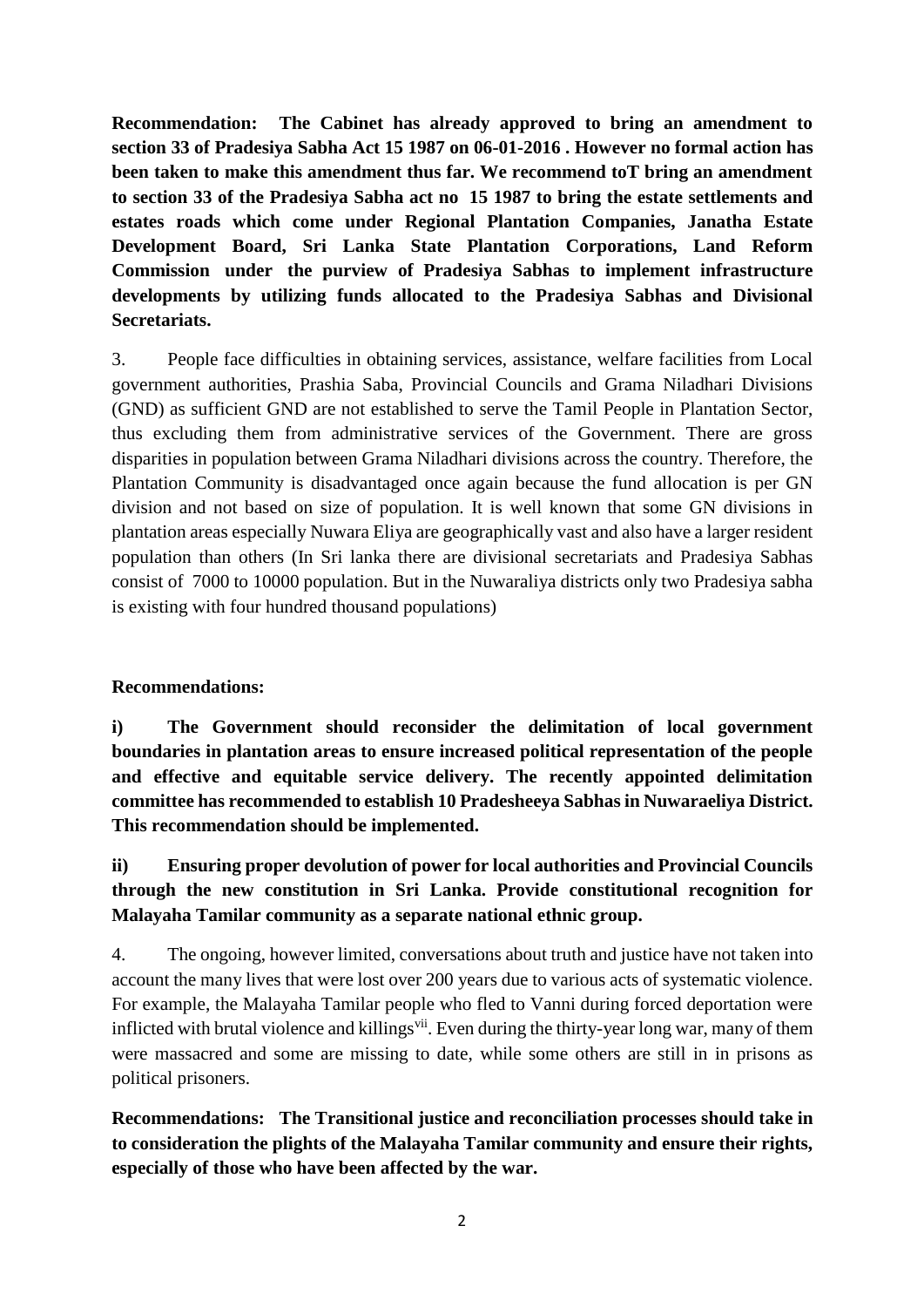5. Workers' rights - **Plantation work has undergone casualization; poverty and deprivation are keeping workers in precarious forms of employment -** Sri Lanka's plantations, significant in their contribution to the national economy, have undergone drastic casualisaiton and reduction of permanent jobs after their privatisation in 1992, almost resembling conditions during the colonial times<sup>viii</sup>. Since privatization, men were encouraged to get pre-mature retirement, and more poor women, with minority ethnic Tamil identity, were transformed into workers in the estates within informalised conditions<sup>ix</sup>. There is also the recruitment of older workers, and workers on a part-time basis; they work for low wages, with no bargaining power, and no formal protection<sup>x</sup>. Amidst this burgeoning casualization of work, there has not been any favourable measures by the state to ensure permanent work for these workers. State initiatives to ensure at least minimum levels of decent working arrangements are inadequate.

6. Gender based discrimination and exploitation continue in the plantations. These workers are amongst the poorest in the country, and significantly lack access to land, health, education, adequate housing, drinking water and sanitation compared to the rest of the country. While there has also been a declinine in plantation work, harsh conditions of poverty are forcing people to find other forms of, similar or more severe, informalised work such as domestic work within the country or overseas. To this end, the state's lack of initiative to address the entrenched poverty and deprivation further entrap these workers in informality and precariousness.

7. Plantation workers current daily wage of 620 LKR is inadequate for household needs; especially as work is not always offered or undertaken for 25 days per month. With the privatization of plantations in 1992, plantation companies have got authority in deciding the salaries of the workers. Either by design or through omission, recent Collective Agreements have not been extended (as customary) through Government Gazette notifications beyond the parties to it and to the sector as a whole i.e. to non-Regional Plantation Company estates. This has created discrimination in payments between workers in Regional Plantation Companies  $(RPC)$  and on sole proprietor (or smallholder) estates<sup>xi</sup> (B. Skanthakumar, November 2016).

#### **Recommendations:**

- **i) A living wage should be paid calculated based on international methodology. Provisions of collective agreements, and existing labour laws should be enforced.**
- **ii) Collective Agreements must be enforced by the Labour Department, without exceptionto all workers and to all employers.**
- **iii) The Government must revert to its earlier practice and extend the Collective Agreement to all plantations, regardless of the form of ownership.**

**8. Poverty and social security -** As the data below illustrates, the household poverty head count is highest in the estate sector. It is only after 2009/10, that the trend in reduction of estate sector poverty has been sharp and subject to controversy. In previous decades, it has been three times higher than at present. In 2002, the poverty head count on the estates was 30 percent,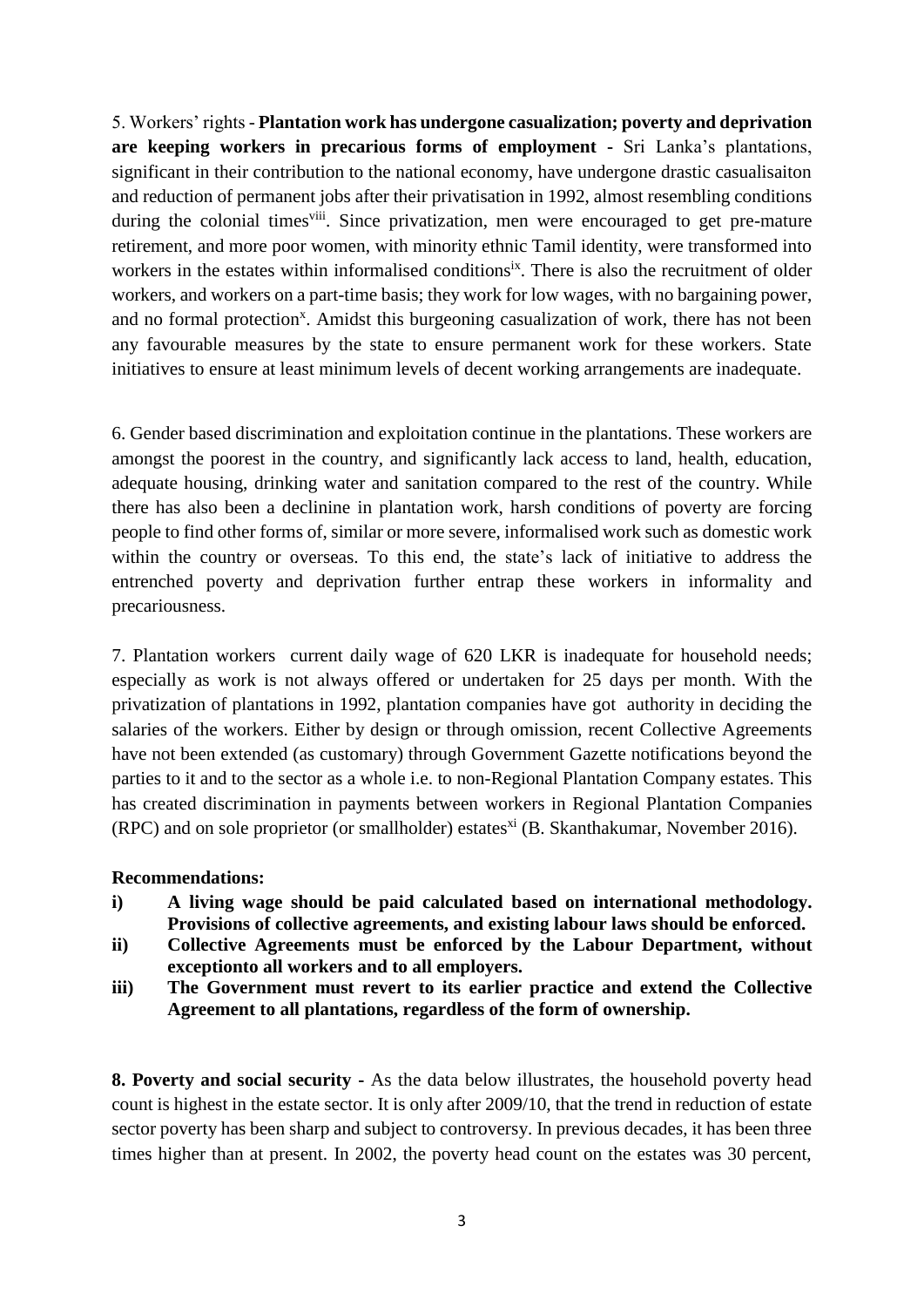which was 7 percentage points over the national average. Even this, was an improvement on 1995-1996, when it had been 38 percent or 9 percent above the national average. $^{xii}$ 

| <b>SECTOR</b>                 | <b>URBAN</b> | <b>RURAL</b> | <b>ESTATE</b> | ALL-          |
|-------------------------------|--------------|--------------|---------------|---------------|
|                               |              |              |               | <b>ISLAND</b> |
|                               |              |              |               |               |
| <b>HEAD</b><br><b>POVERTY</b> | 2.1%         | 7.6%         | 10.9%         | 6.7%          |
| <b>COUNT INDEXxiii</b>        |              |              |               |               |
|                               |              |              |               |               |
| <b>MONTHLY</b><br><b>MEAN</b> | Rs69,880     | Rs41,478     | Rs30,220      | Rs45,878      |
| <b>HOUSEHOLD</b>              |              |              |               |               |
| <b>INCOME</b> xiv             |              |              |               |               |
|                               |              |              |               |               |

**TABLE 2.1: POVERTY HEAD COUNT AND MONTHLY HOUSEHOLD INCOME**

However, despite some positive changes among the divisional secretariat divisions with the highest poverty head-count are where plantation communities are settled in e.g. in Badulla, Ratnapura, Kegalle, Kandy, Matale, and Nuwara Eliya districts (in decreasing order).<sup>xv</sup> This conveys the concentration of poverty within the Plantation Community. A recent World Bank study estimates that at least 25 percent of the Sri Lankan population is nearly-poor, and their experience of life is closer to the poor than the non-poor.<sup> $xvi$ </sup> The report also notes that 10.7 percent of the poor population live in the districts of Nuwara Eliya and Badulla, which is where many estates are located.<sup>xvii</sup> Urgent action is needed to raise household income levels, to eliminate the structural violence of poverty, and to ensure decent and dignified lives for the Plantation Community (B. Skanthakumar, November 2016).

Plantation Community is excluded from poverty alleviation programmes like Samurdhi/Divineguma which offer loans; trainings; livelihood technical assistance; promotion of products of income generating projects etc<sup>xviii</sup>.

## **Recommendations:**

**i) Expand coverage of Samurdhi/Divineguma to eligible Plantation Community households by raising the beneficiary income threshold to a more realistic level; and by revising the selection criteria to include non-income based indicators of vulnerability.**

# **ii) Appoint Samurdhi officers from within the Plantation Community itself, to diversify employment opportunities and to provide their services in the Tamil-language.**

**9. Housing -** Nearly 60% of the Estate sector live in 'line rooms'<sup>xix</sup>, which not only bring stigma but most of which are cramped and very old leading to reduced access to toilets or water within the household and lack of safe drinking water. xx Only 67.4% of estate sector households have a source of drinking water within the premises while the data for Urban and Rural sectors is 92% and 79.6% respectively. While the national percentage of housing units owned by a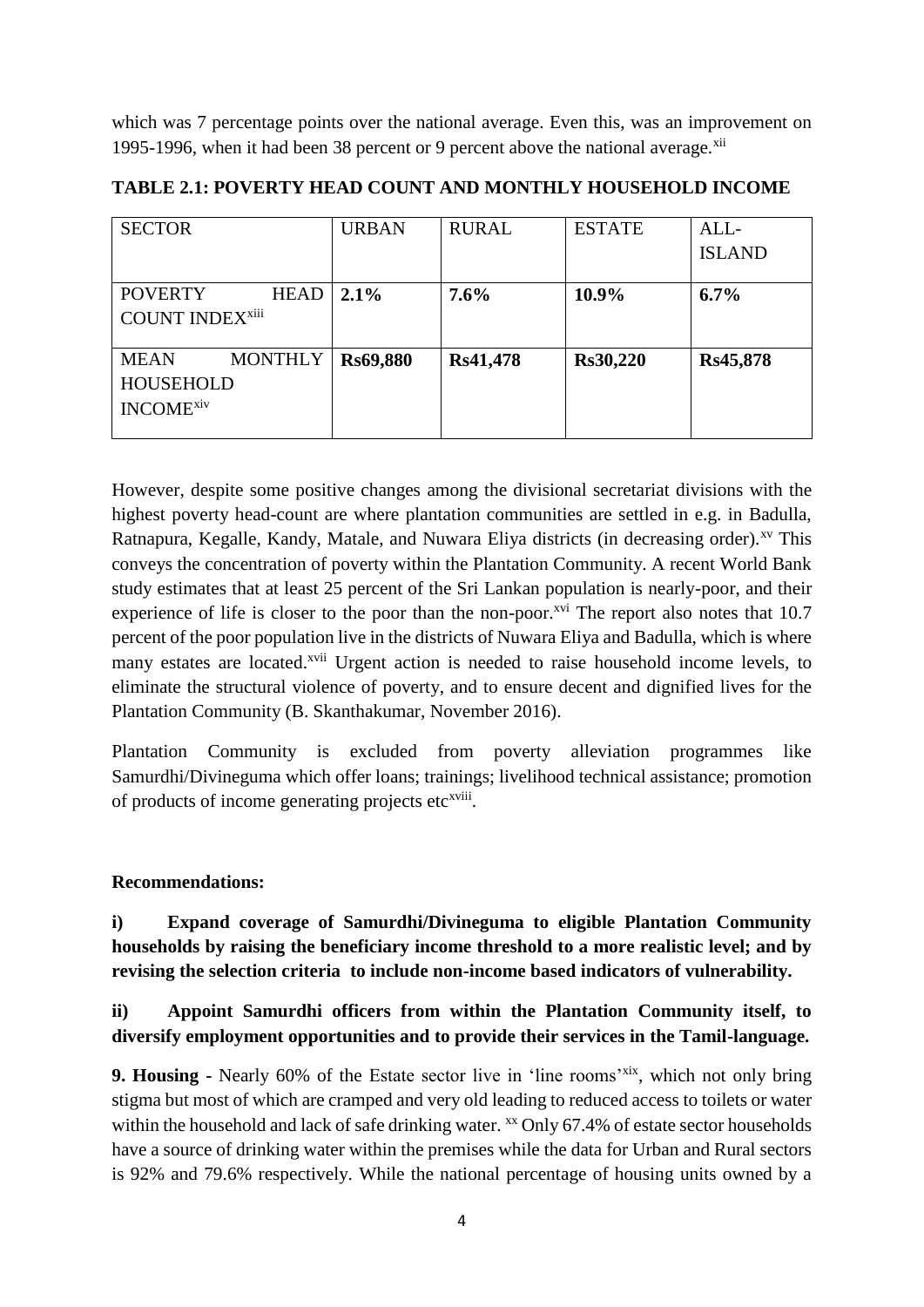member of the household has grown from 70% in 1981 to 83% in 2012, in the Estate sector it has only increased to 22% in 2012 from the 1% it was in 1981.

Estate sector families live in houses provided by the estatesrent free if one family member works in the estate. Whilst this reduces the expenditure of the household (in comparison to urban households) and increases disposable income, living in poor quality line rooms does stigmatize and alienate them from the rest of the society. In addition, relative to the rest of the households in Sri Lanka, estate households report lower access to toilets exclusive to the household and access to drinking water within the premises (Table 2). They also appear to perceive that the quality of water they drink is relatively unsafe.

**10. Land -** Land and housing issues in the plantation sector also needs to be addressed, as the majority of the households reside in line rooms provided by the plantations, both State and privately owned. Recent and potential landslides in populated areas have refocused attention on this issue and the current government has pledged its support to commence a programme<sup>xxi</sup> of land rights and safe housing for this sector. But this program is supposed to provide 7 perch land for the families who are working in the plantations at the moment. Some  $180$ ,  $871^{x}$  of this number are in labour grade occupations on the plantations operated by private companies and state corporations.<sup>xxiii</sup> While only 20 percent (and falling) are currently directly employed in plantation production; hence this program will not provide a solution to the issues of land and housing rights of around 80% who are currently not working in plantations.

Though unemployment and under employment in the plantations have been increasing, people have been prevented from developing alternative livelihoods due to the lack of access to agriculture land and other resources. Thought the Sri Lankan constitution has ensured the people's right to engaging in work of their choice, plantation workers have not been able to exercise this as a right because of the lack of access to land and other resources, services and skills.

## **Recommendations:**

**i) The Government should provide at least a 20 perch land for housing for all families livingin plantation areas.Joint ownership (between both spouses) should be promoted when the ownership of land is given to each family.**

**ii) Uncultivated and abandoned land should be distributed among unemployed youth in plantation areas and necessary support should be given to build their agriculture based livelihoods.iii)A land commissioner should be appointed for plantation areas and the overall National Housing Plan should include provisions to establish plantation villages.**

**11. Food Security –** While there is some progress of the nutrition and food security situation in Sri Lanka, there are "high levels and disparity of malnutrition and micronutrient deficiencies".<sup>xxiv</sup> As studies suggests war-affected districts, the estate sector, and some areas in the north and southeast "represent the worst levels of undernutrition".xxv Chronic food insecurity is found amongst poor households in most parts of the plantation sector including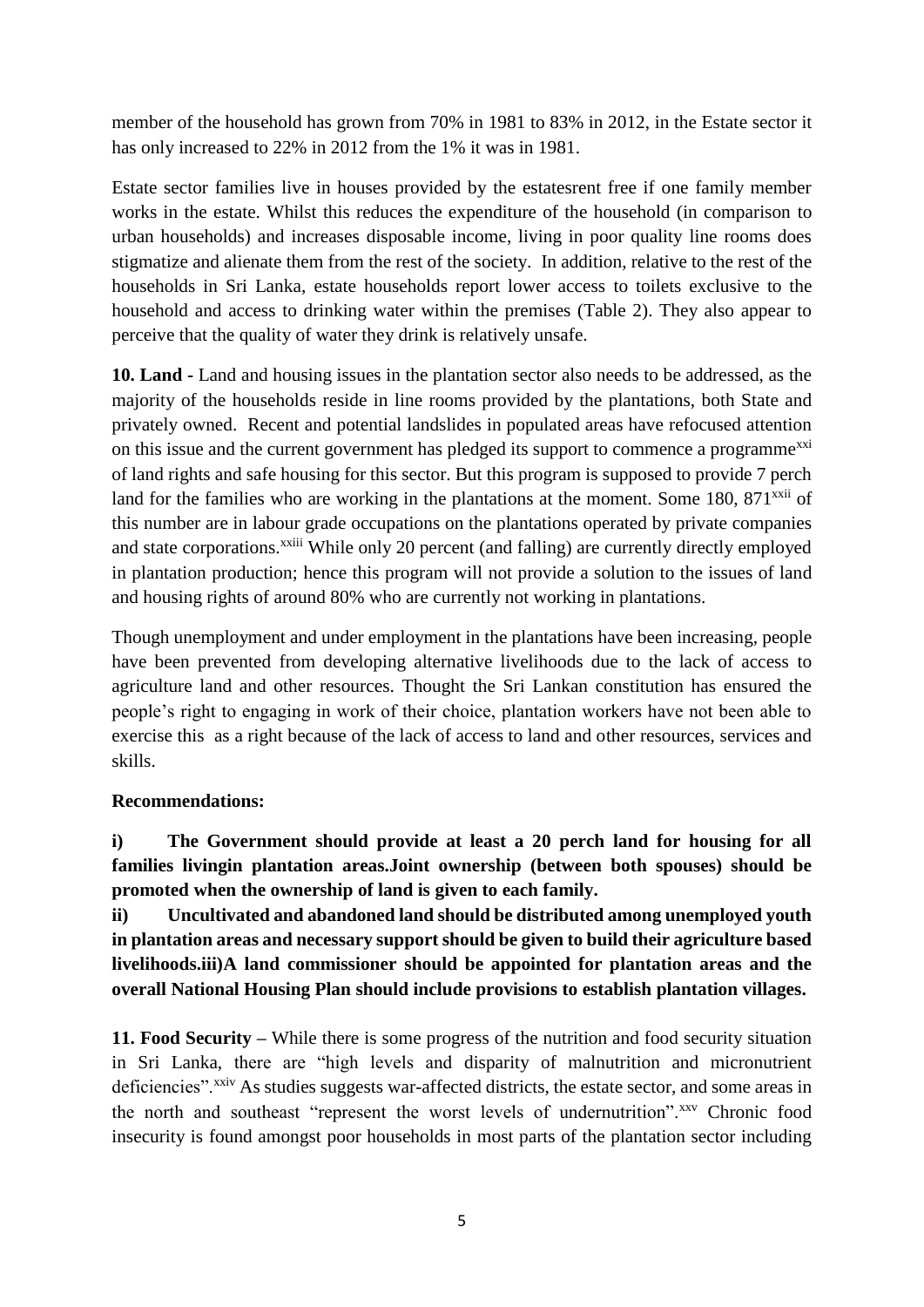Ratnapura, and parts of the Central and Uva provinces. As shown in the below table the nutrition indicators are still worst in estate sector in Sri Lanka.

| <b>HEALTH</b><br>$\&$                                                    | <b>URBAN</b> | <b>RURAL</b> | <b>ESTATE</b> |
|--------------------------------------------------------------------------|--------------|--------------|---------------|
| <b>NUTRITION</b>                                                         |              |              |               |
|                                                                          |              |              |               |
| <b>BIRTH</b><br><b>WEIGHT</b>                                            |              |              |               |
| $>2.5\mathrm{KG}^{\mathrm{x}x\mathrm{vi}}$                               | 12.8         | 16.4         | 31.0          |
|                                                                          |              |              |               |
| <b>INFANT</b>                                                            |              |              |               |
| MORTALITY RATE                                                           |              |              |               |
| (PER THOUSAND                                                            | 10           | 19           | 29            |
| LIVE BIRTHS) <sup>xxvii</sup>                                            |              |              |               |
|                                                                          |              |              |               |
| <b>UNDER-FIVE</b>                                                        |              |              |               |
| <b>MORTALITY</b>                                                         | 19           | 23           | 33            |
| <b>RATE</b> xxviii                                                       |              |              |               |
| HEIGHT FOR AGE                                                           |              |              |               |
| <b>CHILDREN:</b><br>OF                                                   |              |              |               |
| (AS)                                                                     | 13.8         | 16.2         | 40.2          |
| STUNTED                                                                  |              |              |               |
| $PERCENTAGE)^{\boldsymbol{x}\boldsymbol{x}\boldsymbol{i}\boldsymbol{x}}$ |              |              |               |
| WEIGHT<br><b>FOR</b>                                                     |              |              |               |
| HEIGHT:                                                                  |              |              |               |
| <b>SEVERELY</b>                                                          | 3.7          | 3.2          | 3.8           |
| WASTED<br>(AS <sup>2</sup> )                                             |              |              |               |
| PERCENTAGE) <sup>xxx</sup>                                               |              |              |               |
|                                                                          |              |              |               |
| <b>WEIGHT FOR AGE:</b>                                                   | 16.5         | 21.2         | 30.1          |
| <b>MALNOURISHED</b>                                                      |              |              |               |
| (AS <sup>2</sup> )                                                       |              |              |               |
| PERCENTAGE) <sup>xxxi</sup>                                              |              |              |               |
| <b>PREVALENCE</b><br><b>OF</b>                                           |              |              |               |
| <b>MODERATE</b>                                                          |              |              |               |
| <b>ANAEMIA</b><br>IN                                                     | 10.7         | 10.8         | 11.6          |
| <b>CHILDREN</b><br>$6 - 59$                                              |              |              |               |
| <b>MONTHS</b><br>(AS <sup>2</sup> )                                      |              |              |               |
| PERCENTAGE) <sup>xxxii</sup>                                             |              |              |               |
|                                                                          |              |              |               |
| <b>PREVALENCE</b><br><b>OF</b>                                           | 6.5          | 4.1          | 10.4          |
| <b>MODERATE</b>                                                          |              |              |               |
| ANAEMIA IN NON-                                                          |              |              |               |

**TABLE 3.2: HEALTH AND NUTRITION INDICATORS ACROSS SECTORS**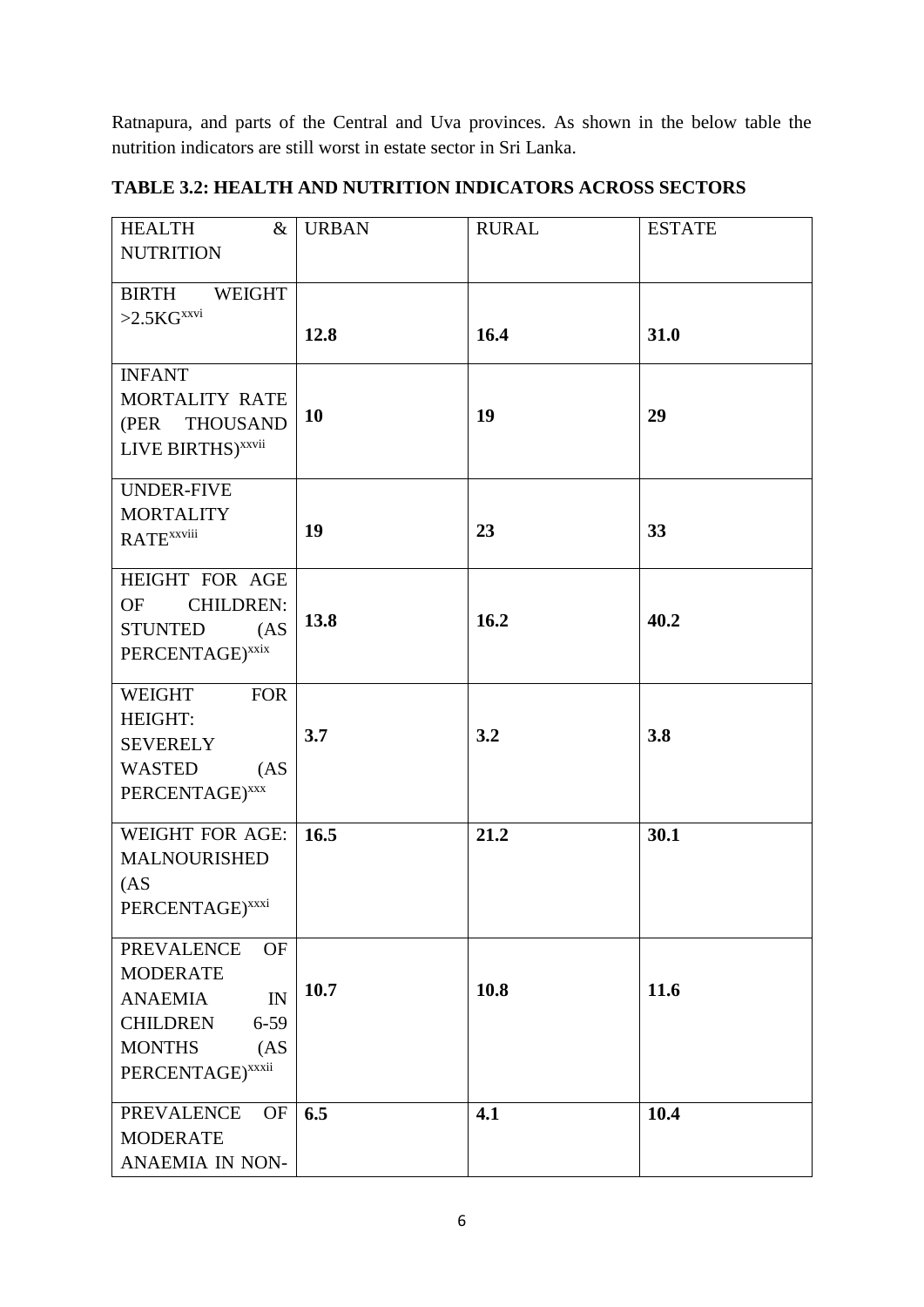| PREGNANT                                  |  |  |
|-------------------------------------------|--|--|
| <b>WOMEN</b><br>15-49                     |  |  |
| <b>YEARS</b><br>`AS                       |  |  |
| $\cdots$<br>PERCENTAGE) <sup>xxxiii</sup> |  |  |
|                                           |  |  |

**Recommendations:**

**i) Awareness-raising programs of healthy food habits anddietary preferences, must be conducted at homes, schools, and in the community by family health volunteers and community-based organisations.**

**ii) Extension of the health awareness programs must be initiated by the Health and Social Service Ministries to plantation areas.**

**ii) Women who return to work after maternity leave should be assigned to fields nearer crèches and child development centres to enable them to feed their infants; these facilities should be set up in a way which ensures the health, hygiene and overall wellbeing of children.iii) The mid-day meal programme in government schools should be extended beyond Grade 5. This will not only help improve nutrition of older children, it could also be an incentive for enrolment to school and continuation of education beyond Grade 5.**

**iv) Support the expansion of home gardens within the estates to grow vegetables, fruits, well as dairy and poultry farming to increase availability and lower cost nutritious meals to improve the diet of plantation communities.** 

**v) Nutritional supplements for children should be extended beyond the pre-school age of 5; and the previous program by the World Health Organisation which ended in 2013 should be revived or carried forward by the government.**

**vi) one month holiday should be given to the spouse (Husband) plus salary after child birth.**

**12. Women in plantations -** Women in the plantation sector are the power force behind their household economy and the overall plantation economy. The strength of the women workforce has been highest in the plantation districts (Nuwara Eliya 51.7%, Badulla 50.3%) . The gender segregation of labour in the plantation sector highlights the discrimination and exploitation of women workers as they face clear barriers in going beyond basic manual labour work to managerial and supervisory roles unlike men. In consequence, this constrains women within the plantation sector, primarily rubber and tea estates and restricts them from getting better opportunities in earning a living (World Bank, 2007). Conveniently, the constraints on women provide plantation owners with an immobile workforce unable move on to better economic and employment opportunities

Although more than half of the plantation work-force are women, they are concentrated in field jobs while men predominate in positions of responsibility including for women's work.<sup>xxxiv</sup> When there are few or no women authority figures, women workers are uncomfortable in voicing their difficulties and grievances to management. In the absence of women in leadership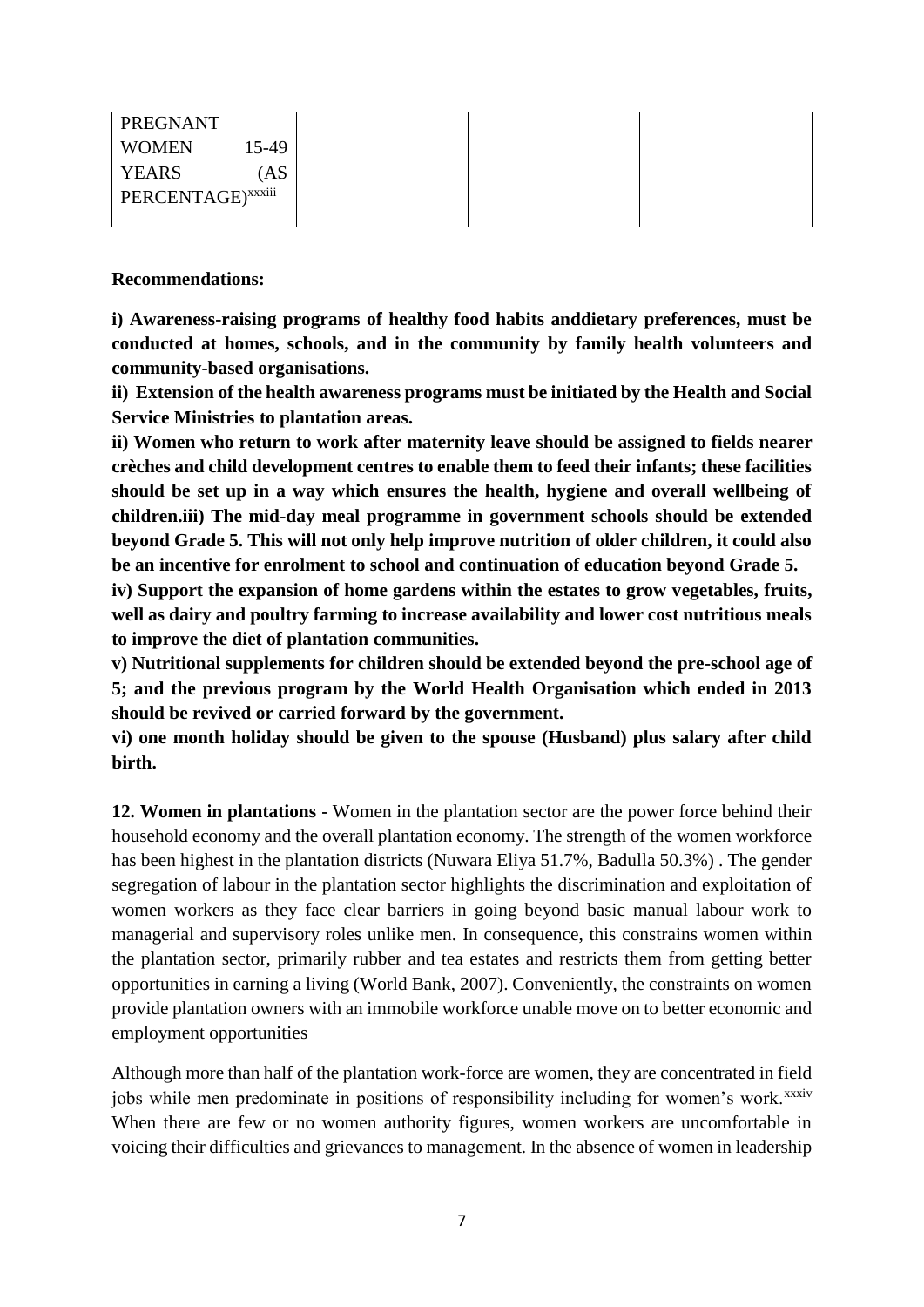positions, the estate management thinks of male union leaders as the voice of women workers<sup>xxxv</sup>.

### **Recommendations:**

**i) Among other measures, particularly improvement of education of girls and women- the status of women can be changed by improving their position in the workplace. Their incomes should rise; the status of their job roles should be improved.** 

**ii) Enable women workers to acquire skills and qualifications for lower and middlemanagement positions through tailored short courses at the National Institute of Plantation Management. An honorarium should be paid to trainees to encourage enrolment and retention.**

14. Access to health and education - over 93% of Plantation Community children who should be in school are enrolled between Grades 1 and 5. However, as the table below illustrates, the gap begins to widen again after primary school; and is particularly alarming in the senior classes where children prepare for the Ordinary Level examination. Far too many children resident in estates are dropping out of school around the ages of 15 or 16.<sup>xxxvi</sup>

| <b>SECTOR</b> | GRADES $1-5$   GRADES 6-9 |      | <b>GRADES 10-11   GRADES 12-13</b> |      |
|---------------|---------------------------|------|------------------------------------|------|
| <b>URBAN</b>  | 95.9                      | 92.3 | 86.2                               | 45.8 |
| <b>RURAL</b>  | 95.3                      | 93.3 | 81.4                               | 39.7 |
| <b>ESTATE</b> | 93.1                      | 83.5 | 53.8                               | 12.8 |

15. Most of the education and health facilities, including child development centres, dispensaries etc are still being managed by the plantation companies through plantation human development trust. There is a significant disparity in the quality of services provided by them when compared to the government services in other areas. Most Government controlled hospitals and schools also don't have adequate resources including teachers.

16. Of the schools within the plantations, of which there were 843 (mainly in the Central, Uva, Sabaragamuwa and Western provinces) as of 2013, only 20 are Type 1AB; 112 are Type 1C (Advanced Level Arts and Commerce streams only); 256 are Type 2 (up to Ordinary-Level) and 440 are Type 3. Over half of the schools are Type 3, which only offer education up to Grade 5. There is also a serious shortage of qualified teachers, especially on mathematics, science and english subjects, and of national schools/technical colleges/ college of educations &universities for the Malayaga Tamilar community.

**Recommendations – Take immediate measures to allocate adequate resources to develop the quality of the health and educational services in plantation areas, including the establishment of higher educational institutes for the Malayaha Tamilar community**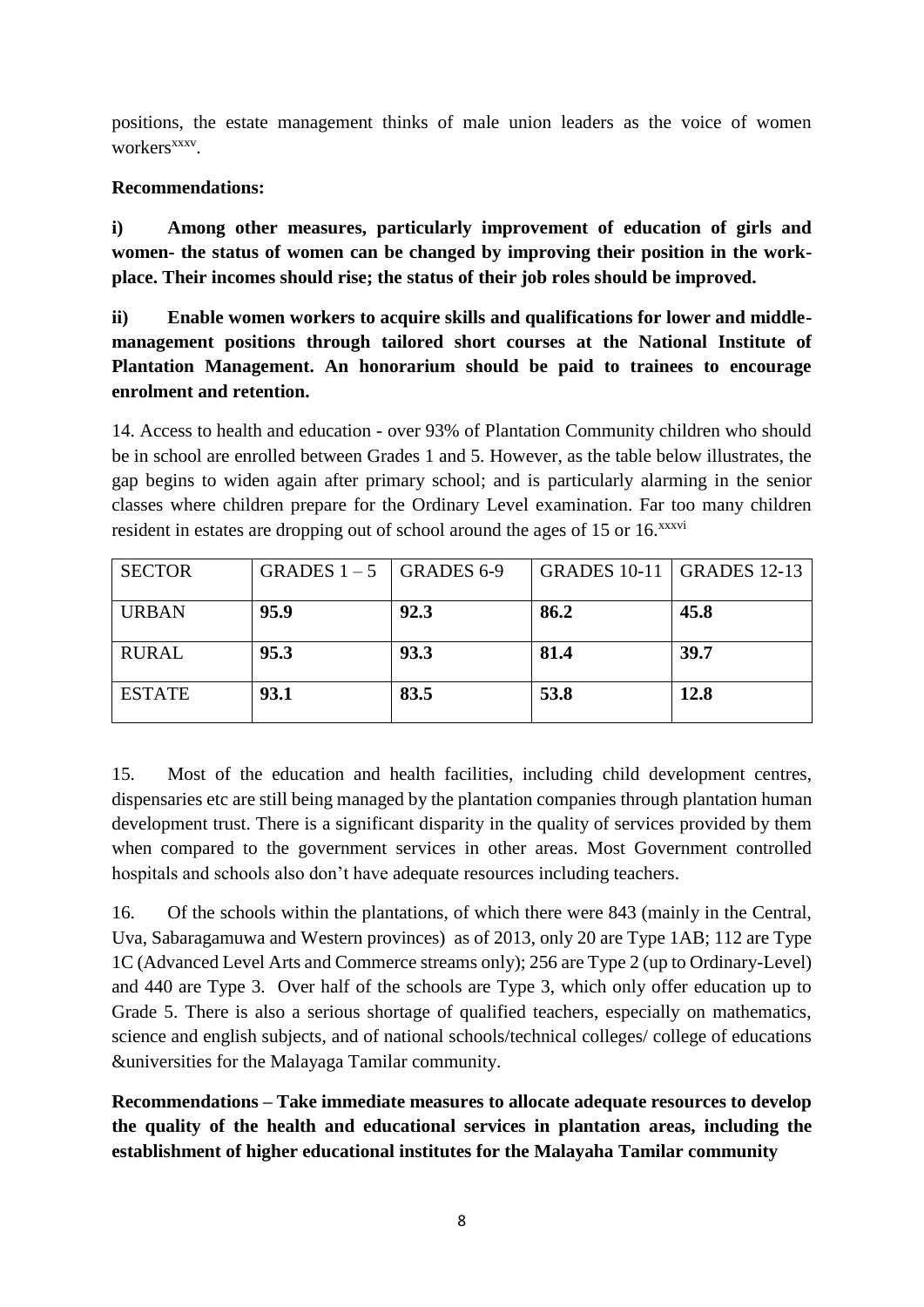17. Language rights – there is a serious shortage of Tamil speaking officers in plantation areas. Due to the preconceived idea that the Malayaha Tamilar community is largely bi-lingual, there is less attention from the government to ensure the national language policy in plantation areas.

18. Cultural rights - The Plantation Community's heritage includes cultural practices that are unique to this section of Sri Lankan society. These practices descend from their origin in South India and transmitted over two centuries through immigrant workers who crossed the Palk Straits as labourers on coffee and later tea, rubber and coconut plantations of Sri Lanka. However, there has not been any support given from state authorities at local and central levels to propagate this cultural heritage which has been a medium for educating and popularising aspects of the religion and history of the Plantation Community. The cultural forms of the Plantation Communities such as (Karagam, Kimmi, Kavadi, Kamkoothu, Ponnar Sangar and Archunan Thabasu) have not been recognized and are therefore not supported by the Education Ministry in schools nor the Ministry of Cultural and Religious Affairs.. The traditional knowledge in the stitching of costumes worn by performers is also on the verge of being forgotten. The Plantation Community itself lacks the infrastructure and resources to sustain and reproduce these practices for future generations beyond their annual religious or temple festivals (tiruvila).

### **Recommendation - The Ministry of Cultural and Religious Affairs should provide a grant to promote the traditional culture and heritage of the community.**

**.** 

<sup>&</sup>lt;sup>i</sup> Ambagamuwa United People's Organization (AUPO), Arising Sun, Centre for Social Concern, Christian Workers Fellowship (CWF), Future In Our Hand (FIOH), INFORM Human Rights Documentation Centre (INFORM), Institute of Social Development (ISD), Movement for National Land and Agricultural Reform (MONLAR), National Christian Council of Sri Lanka (NCCSL), National Fisheries Solidarity (NAFSO), Nawauga Social Development Forum, People's Movement for Plantation Community Land Rights, Plantation Community Development Forum, Plantataion Women Development Organization (PWDO), Rural And Estate Development Organization, Social Institute for Development of Plantation Sector (SIDPS), United Plantation Workers Union (UPWU), Up-Country Social Development Forum, Uva Sakthy Foundation, UVA Valampuri Up-Country Forum

iiCitizenship Act No. 18 of 1948.

iii The Act was discriminative on two grounds, firstly for targeting the Upcountry Tamils as the Act required the proof that their father or grandfather was born in Sri Lanka to qualify for citizenship under descent. On the other hand, the Act symbolised the passing of citizenship through the fathers and not through the mothers. See Kanapathipillai, V., (2009) *Citizenship and Statelessness in Sri Lanka: The Case of the Tamil Estate Workers,*  Anthem Press, 42-45.

iv Periodic Report of Sri Lanka submitted under articles 16 and 17 of the ICESCR, due in 2013

<sup>v</sup> General Comment No. 20 of 2009.

vi Institute for Social Development(2014), Background note on Proposed Amendments to the Pradesheeya Sabhas Act No 15 of 1987, P2,<https://www.isdkandy.org/pdfs/Background%20Note.pdf>

<sup>&</sup>lt;sup>vii</sup> Many people displaced to Vanni in the aftermath of the communal violence targeted at the Upcountry Tamils to drive them away from the island, in 1981. See: Submission by the Malaiyaha Makkal (Up-Country People) to the Consultation Task Force on Reconciliation Mechanisms, (2016).

viii Symposium deliberations on labour organised by the Law and Society Trust (LST) and the Social Scientists' Association (SSA) on 16<sup>th</sup> December 2017

ix ibid

x ibid

xi Skanthakumar, B (2017), "Leaving no one's behind" – Towards Sustainable Development of the Hill Country Tamil Community in Sri Lanka, Institute for Social Development, P5